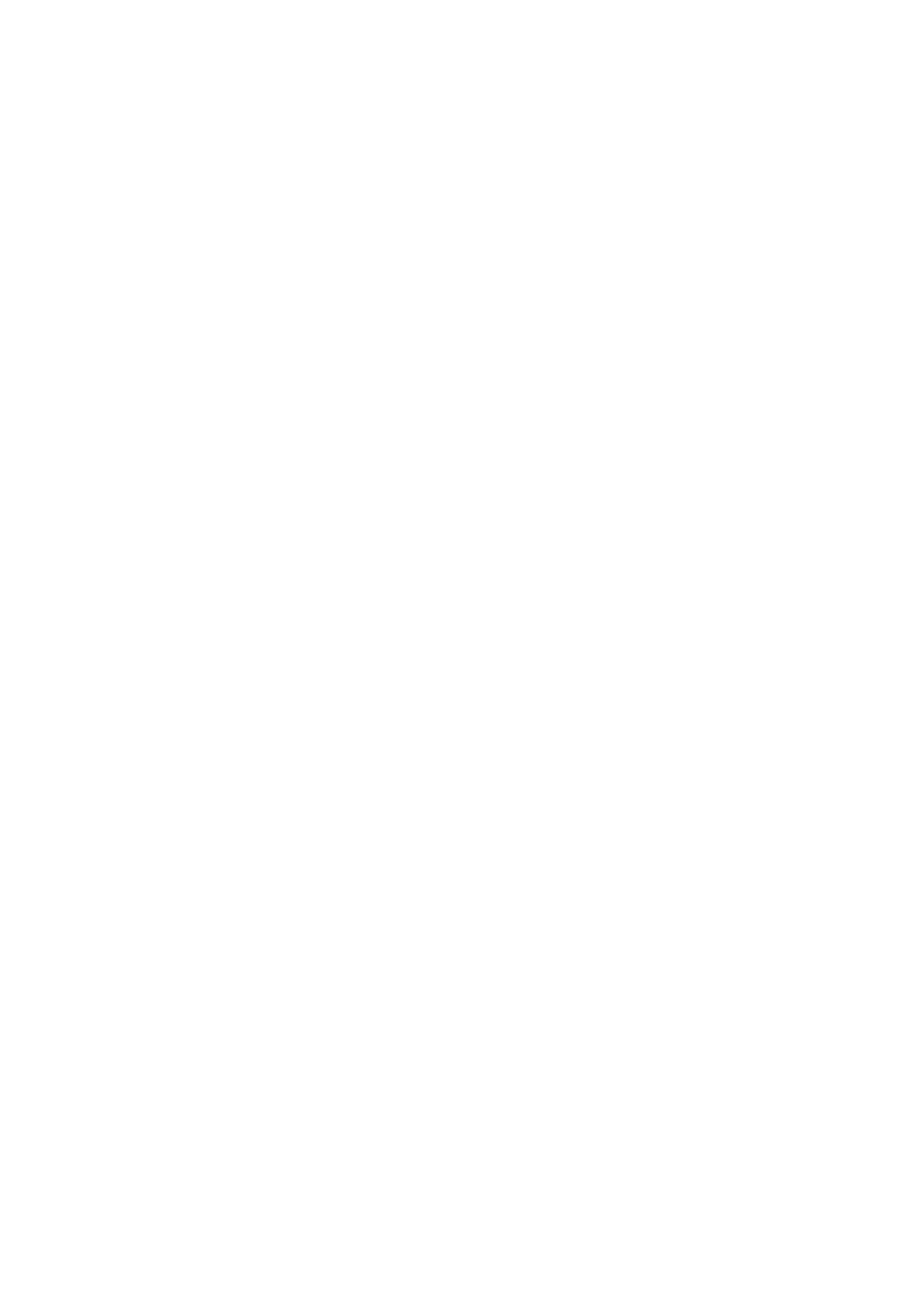*I certify that this public bill, which originated in the Legislative Assembly, has finally passed the Legislative Council and the Legislative Assembly of New South Wales.*

> *Clerk of the Legislative Assembly. Legislative Assembly, Sydney, , 2011*



New South Wales

## **Constitution Amendment (Prorogation of Parliament) Bill 2011**

Act No , 2011

An Act to amend the *Constitution Act 1902* to restrict the prorogation of Parliament before a general election.

*I have examined this bill and find it to correspond in all respects with the bill as finally passed by both Houses.*

*Assistant Speaker of the Legislative Assembly.*